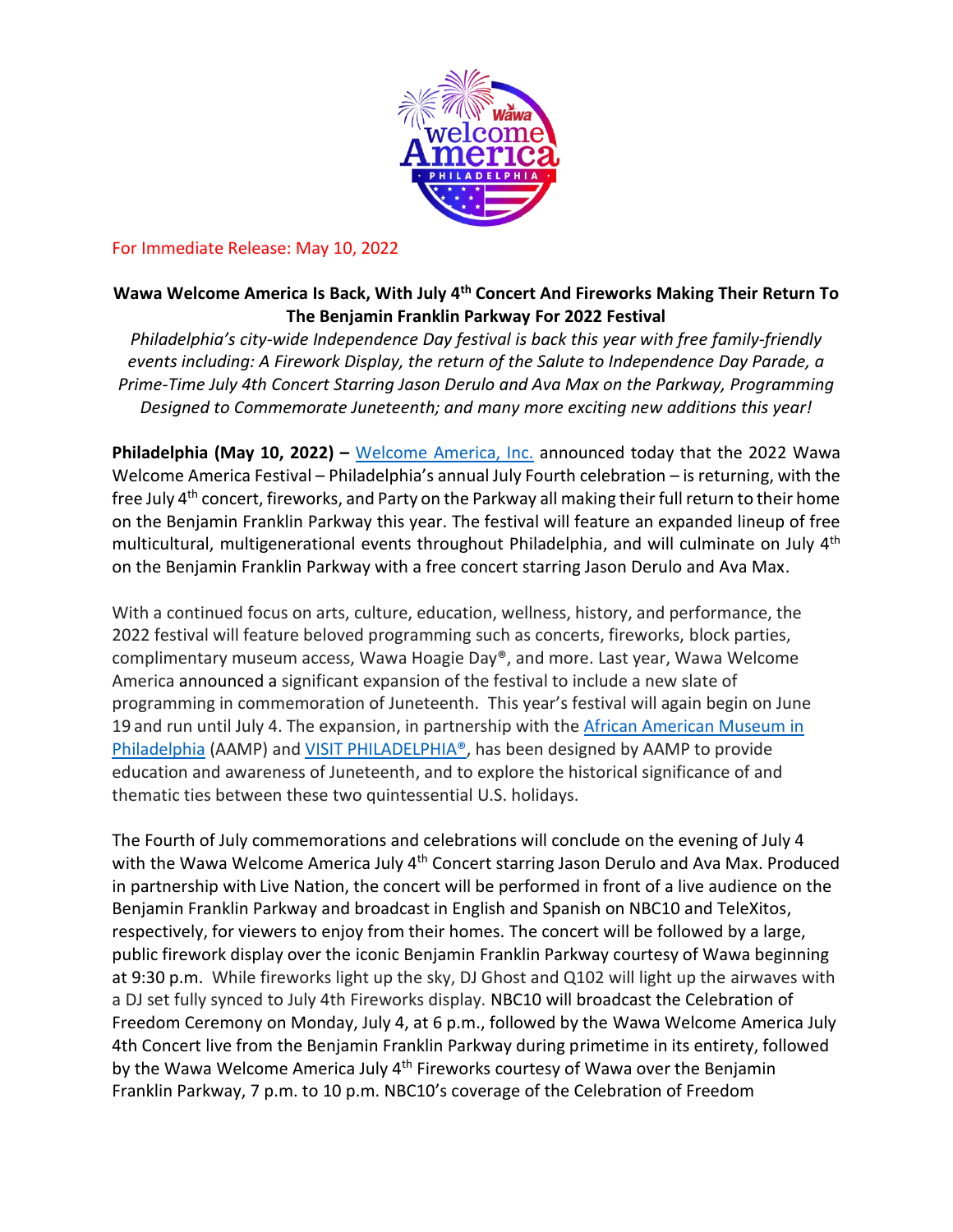

Ceremony, concert and fireworks will be simulcast from 6 p.m. to 10 p.m. on NBC Sports Philadelphia+, as well as COZI and TeleXitos from 7 p.m. to 10 p.m.

The festival schedule and events can be found below and on [welcomeamerica.com/events/.](https://welcomeamerica.com/events/)

# **WAWA WELCOME AMERICA 2022 FESTIVAL HIGHLIGHTS:**

**Juneteenth Block Party at AAMP**— Celebrate the history, culture, and legacy of Juneteenth with the African American Museum in Philadelphia at its **Juneteenth Block Party: Celebrating the Legacy of Emancipation**. In partnership with Wawa, Welcome America, Inc., and VISIT PHILADELPHIA®, AAMP will host a daylong, family-friendly outdoor festival that features a rich lineup of the region's best and brightest creative luminaries. Guests will enjoy live performances from international and local artists, a community marketplace featuring Black-owned businesses, vendors, community partners, and food trucks, and hands-on activities including art-making, line dancing, and more! Courtesy of Wawa, AAMP will also offer FREE admission to the Museum. Sunday, June 19, 11a.m.- 4 p.m., African American Museum in Philadelphia, 7<sup>th</sup> & Arch Street

**SDG 16 Peace, Justice and Strong Institutions Unveiling at Project Home**— SDG 16, Peace Justice and Strong Institutions is being unveiled at the Women's Building of Project Home on June 20 at 4pm. The work is a portrait of Thurgood Marshall painted by Russell Craig and it is sponsored by the Halloran Family Foundation. Project Home will be the recipient of the Global Philadelphia Association/Halloran Family Foundation Grant. Monday, June 20, 4 p.m.

**NEW! Rebuild Philadelphia Fishtown Pool Ribbon Cutting & Block Party**— Each year, [Philadelphia Parks & Recreation](https://www.phila.gov/departments/philadelphia-parks-recreation/) joins residents and city leaders to celebrate the opening of the City's dozens of public swimming pools. This year, we are celebrating the ribbon cutting of the brand-new Francis Lederer Pool at Fishtown Rec (lovingly known as "The Swimmo" to locals), which is opening for the first time in 6 years! The Swimmo closed since 2016 due to major mechanical issues. Thanks to a \$4mn investment from the Kenney Administration's Rebuild [program](https://www.phila.gov/programs/rebuild/), the City's historic investment in public spaces, the pool has been completely modernized and redesigned. The new Swimmo features a raised pool deck, brand new spraygound on site, modern lighting, public art, and changing facilities for pool guests. On June 21, residents will be able to take an inaugural jump into the brand new Fishtown pool! Neighbors near and far are invited to join in the celebration and enjoy live entertainment, games, food trucks, giveaways, and more!

Tuesday, June 21, 3 p.m.-7 p.m.

Location: Fishtown Recreation Center | Montgomery Ave & Moyer St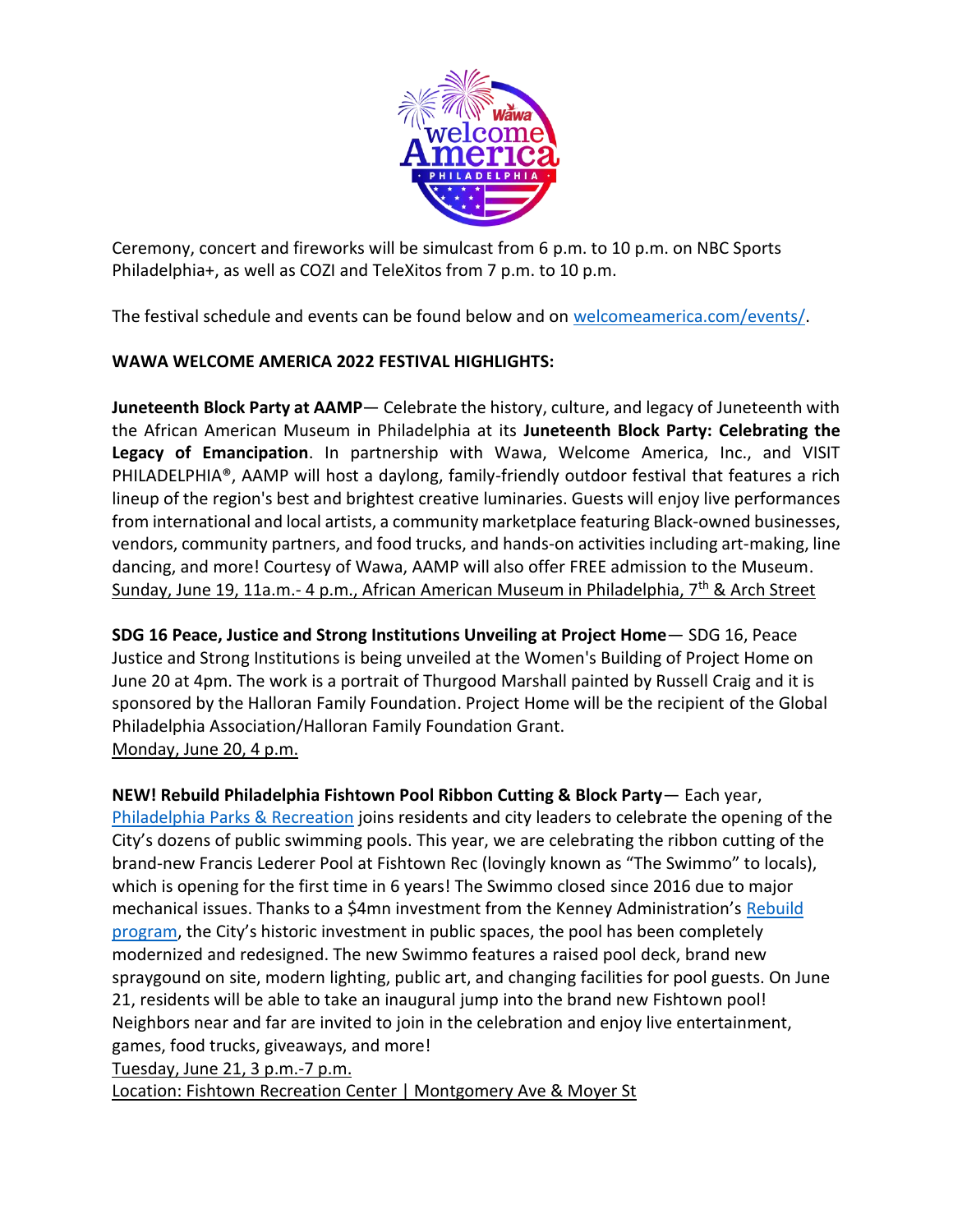

**Einstein Healthcare Network Community Day**—Come together with friends and family for an afternoon of fun at Cherashore Playground, hosted by Einstein Medical Center Philadelphia, now part of Jefferson Health. Guests will enjoy free-to-play game trucks from House of Gamez, entertainment, food giveaways, local vendors, and learn about healthcare services and job opportunities at Einstein.

Wednesday, June 22, 4:00-7:00 p.m., Cherashore Playground | 8th Street & Olney Avenue

**Philly @ The Movies:** *Rocky*— Yo Philly! Join us on the famous steps for a fan-favorite. Bring your chair or blanket and enjoy a Philly centric night under the stars. Thursday, June 23, 7:00 p.m., Steps of the Philadelphia Museum of Art

**Wawa Community Brightening Day in honor of Police Athletic Leagues' 75th Anniversary**— Join Wawa for an official ribbon cutting and exciting unveiling of the refreshed Southwest PAL Center, beautifully transformed into a safe and welcoming facility thanks to associate volunteers who devoted a day of cleaning, gardening, painting and more! The surrounding community is invited to enjoy refreshments from Wawa and hear firsthand how the center represents a true legacy of the Wawa Welcome America festival and the lasting impact on our community!

Friday, June 24, Volunteer opportunities: 6:00 a.m.-4:00 p.m., Neighborhood First Look & Open House: 4:30 p.m.-6:00 p.m., Southwest PAL Center, 59<sup>th</sup> & Elmwood Ave

**NEW! PNC Presents: Avenue of the Arts Block Party @ the Kimmel Cultural Campus**—The Avenue of the Arts comes to life with entertainment, art, food and more! Enjoy live performances from local and world-renowned artists, including three-time Emmy Awardwinning Bill Jolly, Rated Art, and Zo, featuring lead singer Gina Castanzo from NBC's *The Voice*. Kids and kids-at-heart can slide down the 120-foot slide or zip across Broad Street on the 300 foot zip-line - both FREE of charge! Sip a cocktail at the Garces Beer Garden and grab a bite to eat from one of the many local food trucks or nearby restaurants. Get crafty with Mural Arts Philadelphia and participate in creating unique chalk art, then shop local vendors and snag free giveaways from festival sponsors. Head inside the Kimmel Cultural Campus for high-powered entertainment on the PNC Arts Alive Stage and exclusive experiences, such as performances by cast members from *Moulin Rouge! The Musical* and other popular titles on the Broadway Series and an interactive dance workshop led by Teaching Artists from Disney Theatrical Group. Audience members will learn warm-ups and choreography set to music from *The Lion King* on Tour and Broadway!

Saturday, June 25, 11:00 a.m.-7:00 p.m., Broad Street between Spruce & Locust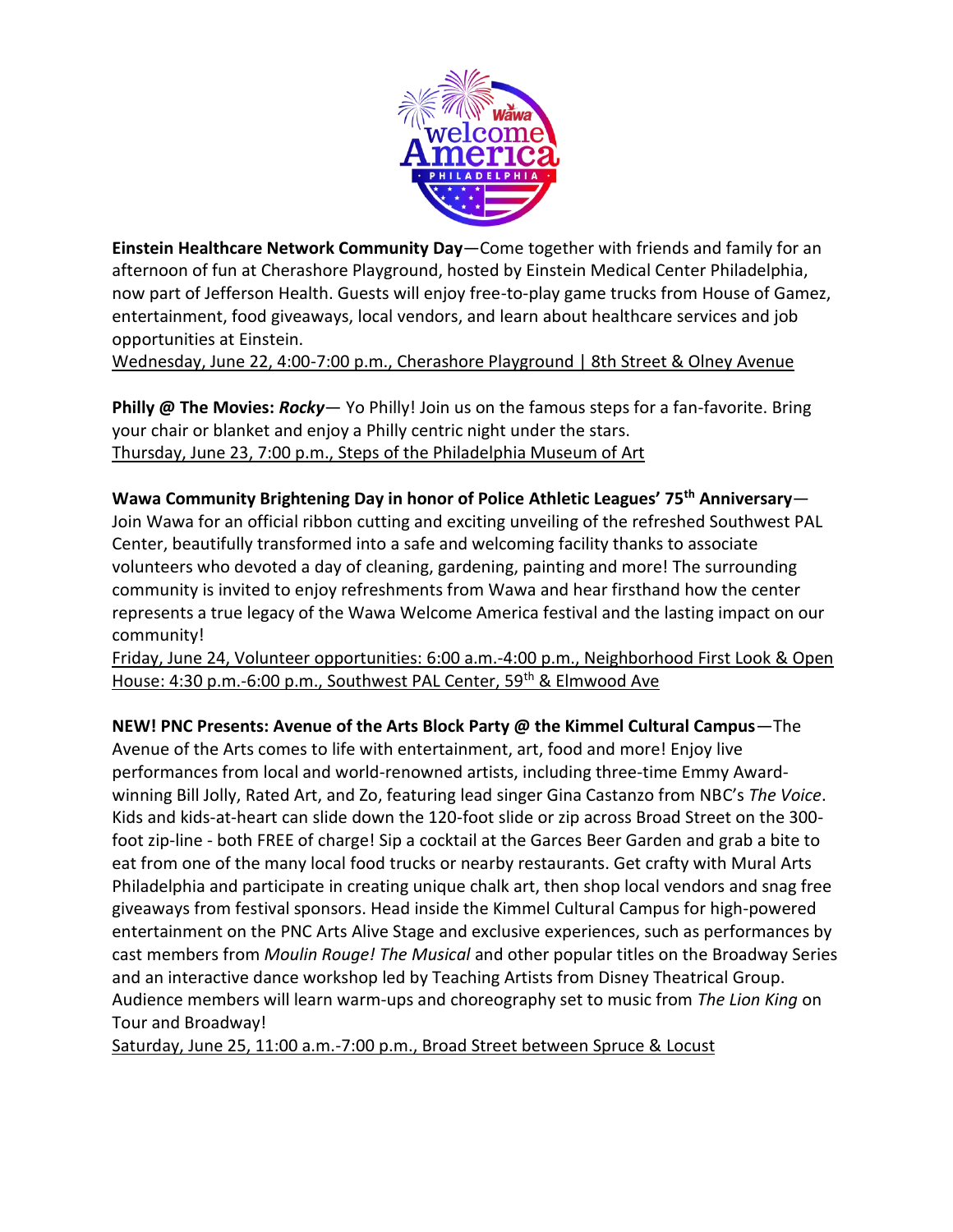

**Motivation Monday presented by Independence Blue Cross**—Independence Blue Cross, our Official Health and Wellness Partner, joins us to present a new, signature wellness event. The evening offers our community fun and engaging ways to come together and practice positive mental, physical, and emotional well-being. Guests can participate in fitness classes, explore local wellness offerings, and have the chance to enter-to-win exciting prizes. Monday, June 27, 4:00 p.m. – 9:00 p.m., Eakins Oval | 24th Street & Benjamin Franklin Parkway

In partnership with Independence Blue Cross and City of Philadelphia Department of Behavioral Health and Intellectual disAbility Services, 30 participants will have the opportunity to become certified Mental Health First Aid responders. Certified participants will receive 2 tickets to be front and center for the Wawa Welcome America July 4th Concert and Fireworks on the Benjamin Franklin Parkway.

Reserve your spot today by

visiting: <https://mhfaadult06252022wawawelcomeamerica.eventbrite.com/> and build upon positive mental well-being practices.

# **Red, White & Blueprint - Help Plan Philly's Celebration of the Nation's 250th in 2026**—

Philadelphia has always played a major role in hosting previous national anniversaries from 1876, 1926, and 1976, and soon to be 2026, with the 250th anniversary. With each one, special buildings or monuments were constructed as legacy projects such as Memorial Hall, the Benjamin Franklin Bridge, and the African American Museum of Philadelphia. Hosted by PHILADELPHIA250, the nonprofit leading the City of Philadelphia's 250th plans, this free and family-friendly event invites the people of Philadelphia - especially its youngest residents - to help shape the programs and experiences that will serve as our city's legacy for the 250th and help build a stronger, more resilient city for all. PHILADELPHIA250 will be unveiling the semifinalists for its Leave a Legacy grant program, a public call for community-sourced projects that will strengthen Philadelphia's neighborhoods in 2026 and beyond. The event will feature live music, kid-friendly activities, 250th idea collection and more.

It's not too late to submit your idea to Leave a Legacy, the public call for project submissions by the people, and for all people—through May 20, 2022. Selected projects will receive a portion of the PHILADELPHIA250 Leave a Legacy seed fund \$125,000 supported by the John S. and James L. Knight Foundation and The Philadelphia Foundation.

To learn more about the *Leave a Legacy* public call visit[:](http://philadelphia250.us/leave-a-legacy) [philadelphia250.us/leave-a-legacy](http://philadelphia250.us/leave-a-legacy) Tuesday, June 28, 10:00 a.m.-12:00 p.m., Smith Memorial Playground & Playhouse, 3500 Reservoir Drive

**Wawa Hoagie Day®** — Join Wawa for historic Hoagie Day Tributes to our Local Heroes, featuring 7-tons of FREE Wawa Hoagies served at Noon along Independence Mall, and a performance by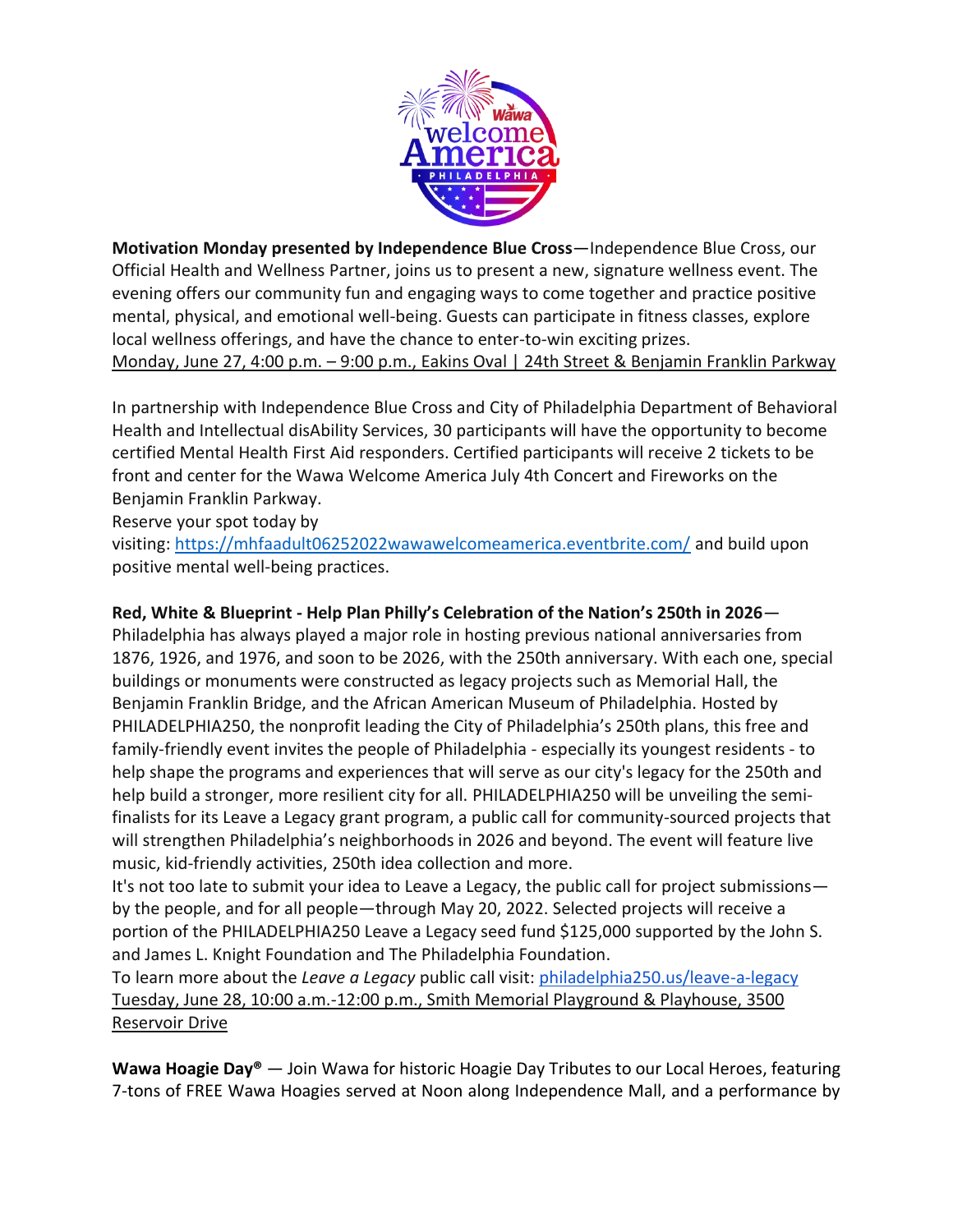

the Six String Soldiers of The United States Army String Band. And, over 960 stores chainwide will celebrate Hoagie Day® in their local communities by building and donating more than 30,000 hoagies to local first responders and community heroes serving their neighborhoods – all in one day! The in-person event will take place at 5th & 6th Streets at Independence Mall. Hoagies served at noon!

#### Wednesday, June 29, 12p.m.

**Our America Now** – Set along Philadelphia's iconic waterfront, this immersive experience brings to life pivotal moments of Indigenous, Black, LatinX, Asian, Immigrant, LGBTQ community rights, and women's history and tells the stories of influential individuals through diverse voices. Artists from Olive Dance Theatre and We The People Stage will use spoken word, dance, and song to portray personal and historical stories rooted in passionate expressions of freedom. Guests will be invited to be part of the performance by joining the storytelling stage hosted by Emmy-Award Winning content creator Thomas C. Knox. This event features DJs, food trucks, live artistic performances, and interactive activities, with a grand fireworks finale! Friday, July 1, 6:00 p.m.-10:00 p.m., Cherry Street Pier & Race Street Pier

**Celebration of Community & Culture @ Esperanza Arts Center** – Immerse yourself in the rich and vibrant Latin cultures found across our city. Enjoy a festive block party style atmosphere complete with Latin food, music, and vendors, before heading inside the Esperanza Arts Center for performances by Argentinian pianist Emiliano Messiez and his quartet, and performances and dance lessons with members of the Philadelphia Argentine Tango School. This event is presented by the Philadelphia International Airport and supported by Temple University. Saturday, July 2, 11:00 a.m.-3:00 p.m., Esperanza, Bristol Street between 3rd & 5<sup>th</sup>

**PECO Go 4th & Learn**—PECO presents an interactive series promoting local partners and education through dynamic, exclusive experiences and engaging activities.

• Wednesday, June 22, 10:00 a.m.-12:00 p.m.: **Sports, STEM, Music and More –** Join us for a morning filled with sports fitness and educational programming that intersect the arts and sciences. Play soccer with the Philadelphia Union or join the Franklin Institute in a science experiment. Kids can drum to the beat with the West Powelton Steppers and Sixers Stixers, or chill out an listen to a pop-up story with the Free Library of Philadelphia and score a free book courtesy of Books in Homes USA. Plant some herbs from Burpee Gardening with Penn Food and Wellness Collaborative and learn about pollinators with the Philadelphia Insectarium & Butterfly Pavillion. Kids will get a taste of the Philadelphia Museum of Art's summerlong art kids program with a hands-on art project, and much more! Penn Park at University of Pennsylvania, 30<sup>th</sup> & Lower Walnut Street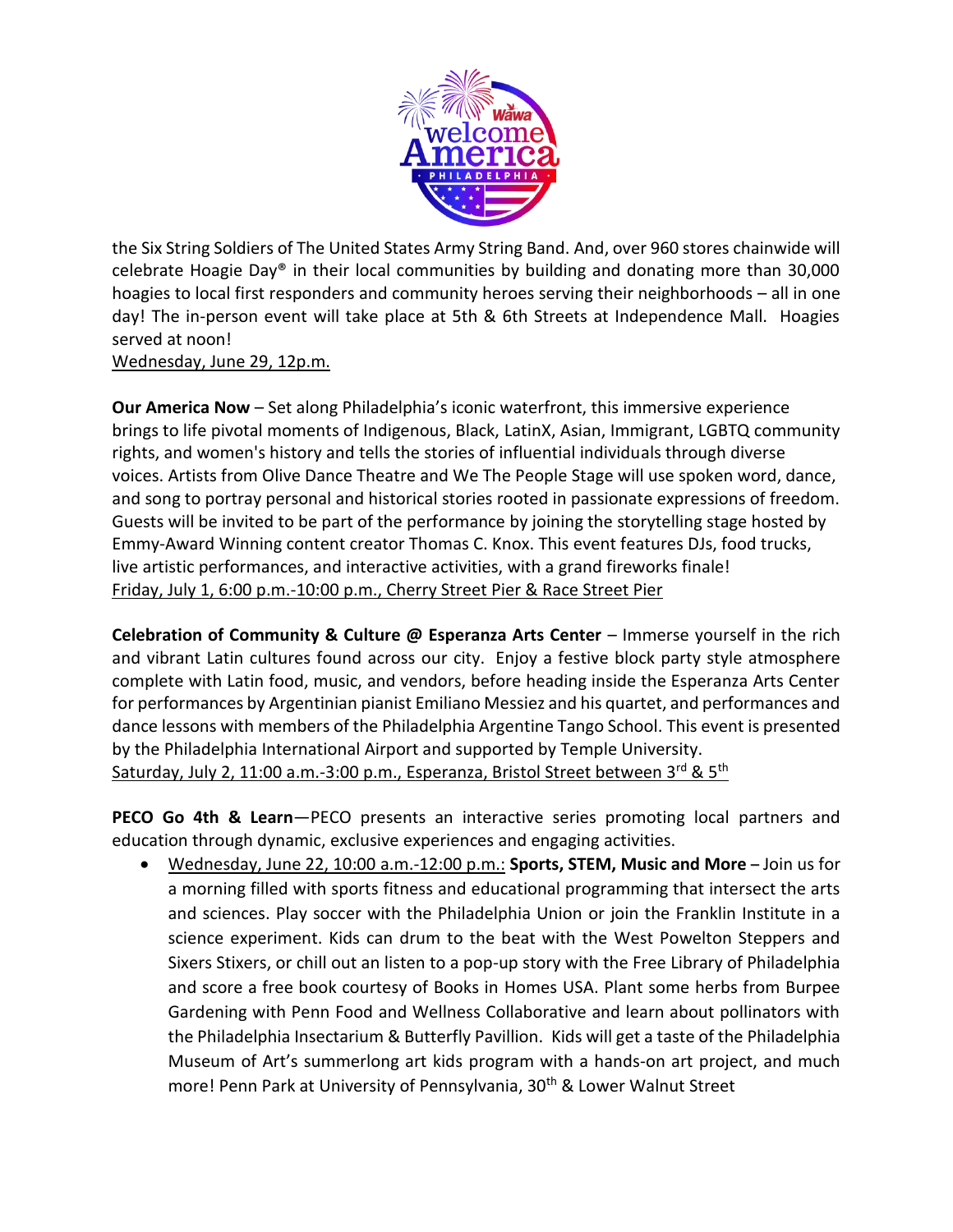

- Tuesday, June 28, 10:00 a.m.-12:00 p.m.: **A Cultural Journey –** Follow the sound of ancient Chinese instruments to Franklin Square's rendition of the Friendship Gate and discover dynamic performances, face painters, storytellers and more! Budding engineers learn about lantern-making with the Asian Arts Initiative and future gurus sharpen their concentration in a tai chi class. All the while tiny travelers frolic around the Franklin Square Fountain and larger-than-life lanterns as they dream of their future adventures amid the Philadelphia Chinese Lantern Festival grounds. Children can also enjoy a free book giveaway courtesy of Books in Homes USA. Franklin Square, 6<sup>th</sup> & Race Street
- Thursday, June 30, 10:00 a.m.-3:00 p.m.: **A Great Debate –** Leap into history and listen in to a debate for the ages. Young historians and discerning debaters are encouraged to play their role in discussing the stories of the past and how they influence the present on the very grounds our country was founded. On this day, history will come to life and children will have a chance to gain different perspectives from 18th century Philadelphians while learning about the early days of our nation at Independence National Historical Park. Children can also enjoy a free book giveaway courtesy of Books in Homes USA. Independence National Historic Park, Market Street between 5<sup>th</sup> & 6<sup>th</sup> Streets

**Free Museum Days**—Philadelphia's most notable museums, cultural institutions, and attractions will open their doors free of charge, or, for an optional pay-what-you-wish donation, throughout the entire festival.

The full Free Museum Day Series includes: *Times per museum may vary.*

- **Sunday, June 19,** 10 AM 5 PM | African American Museum in Philadelphia *courtesy of Wawa*
- **Monday, June 20,** 10 AM 2 PM | Historic Rittenhouse Town
- **Tuesday, June 21,** 9 AM 5 PM | Museum of Illusions Philadelphia **\****pre-registration required;* 9:30 AM - 4:30 PM | Wagner Free Institute of Science
- **Wednesday, June 22,** 11 AM 5 PM | Shofuso Japanese Cultural Center (Pay What You Wish) \**pre-registration required*; 6 PM - 10 PM | Eastern State Penitentiary Historic Site *\*pre-registration required*
- **Thursday, June 23,** 10 AM 6 PM | Simeone Foundation Automotive Museum; 10 AM 4 PM | Pennsylvania Academy of the Fine Arts *\*pre-registration required*
- **Friday, June 24,** 10 AM 5 PM | Masonic Temple, Library and Museum; 10 AM 8:30 PM | Rodin Museum (Pay What You Wish)
- **Saturday, June 25,** 10 AM 4 PM | Arch Street Meeting House; 12 PM 4 PM | Johnson House Historic Site (Pay What You Wish); 1 PM - 5 PM | Paul Robeson House & Museum
- **Sunday, June 26,** 12 PM 5 PM | Neon Museum of Philadelphia (Pay What You Wish)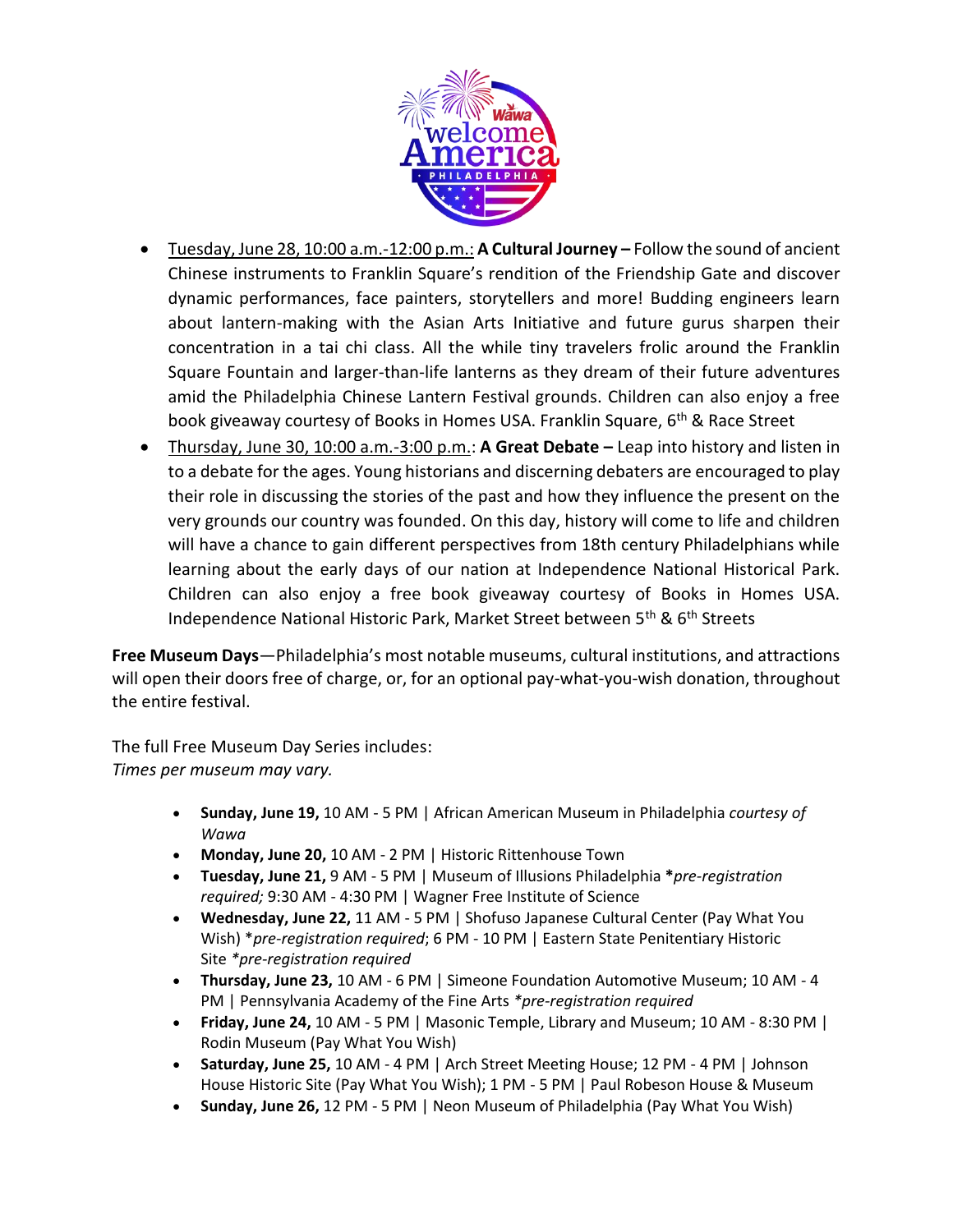

- **Monday, June 27,** 10 AM 5 PM | Philadelphia Insectarium & Butterfly Pavilion (Pay What You Wish)
- **Tuesday, June 28,** 10 AM 5 PM | The Mütter Museum of the College of Physicians of Philadelphia (Pay What You Wish)
- **Wednesday, June 29,** 10 AM 5 PM | National Constitution Center *courtesy of Wawa*
- **Thursday, June 30,** 9 AM 4 PM | John Heinz National Wildlife Refuge at Tinicum; 10 AM 4 PM | American Swedish Historical Museum; 12 PM - 4 PM | Wyck Historic House, Garden, and Farm
- **Friday, July 1**, 10 AM 5 PM | Penn Museum *\*pre-registration required* and Faith and Liberty Discovery Center; 10 AM - 8:30 PM | Rodin Museum (Pay What You Wish); 11 AM - 4 PM | Powel House
- **Saturday, Ju**l**y 2**, 10 AM 5 PM | National Liberty Museum, Stenton
- **Sunday, July 3**, 10 AM 5 PM | Philadelphia Museum of Art (Pay What You Wish) and The Barnes Foundation *\*pre-registration required*
- **Monday, July 4**, 10 AM 5 PM | Weitzman National Museum of American Jewish History | 11 AM - 4 PM Christ Church and Burial Ground

**Art Kids Summer 2022 at The Philadelphia Museum of Art** — Art Kids summer programming kicks off June 24 at the Philadelphia Museum of Art, offering families unique hands-on activities in a comfortable, playful, and imaginative setting through August 28. Enjoy art making in the Art Kids Studio, pop-up tours throughout the day, quiet mornings for sensory-friendly activities, and art activities on Friday Nights.

# **CONCERT & PERFORMANCES**

**Chill Moody Experience**— Returning for their 5th year, the Chill Moody Experience features two music driven experiences, Girls.Like.nicethings & The Chill Moody Music Stage, presented by nicethingsMUSIC. The mission of the Chill Moody Experience is to "welcome America" to the sounds of some of Philly's brightest breakthrough talent and brands. Curated by Philadelphia Music Ambassador, Chill Moody. On Thursday, June 23, Girls.Like.nicethings takes the stage from 4PM - 9PM at the courtyard of East Market, 1100 Market Street produced in partnership with Nicethings and East Market & on Monday, July 4, The Chill Moody Music Stage.

Thursday, June 23 & Monday, July 4

**The U.S. Army Field Band & Soldiers' Chorus on Independence Mall** — Kicking off the first performance of their national tour here in Philadelphia, The U.S. Army Field Band and Soldiers' Chorus presents "America the Beautiful," a celebration of all there is to love about our nation. Take in unparalleled natural landscapes and meet the warm and welcoming people on a musical and visual journey across our country. We honor the veterans of every generation who answered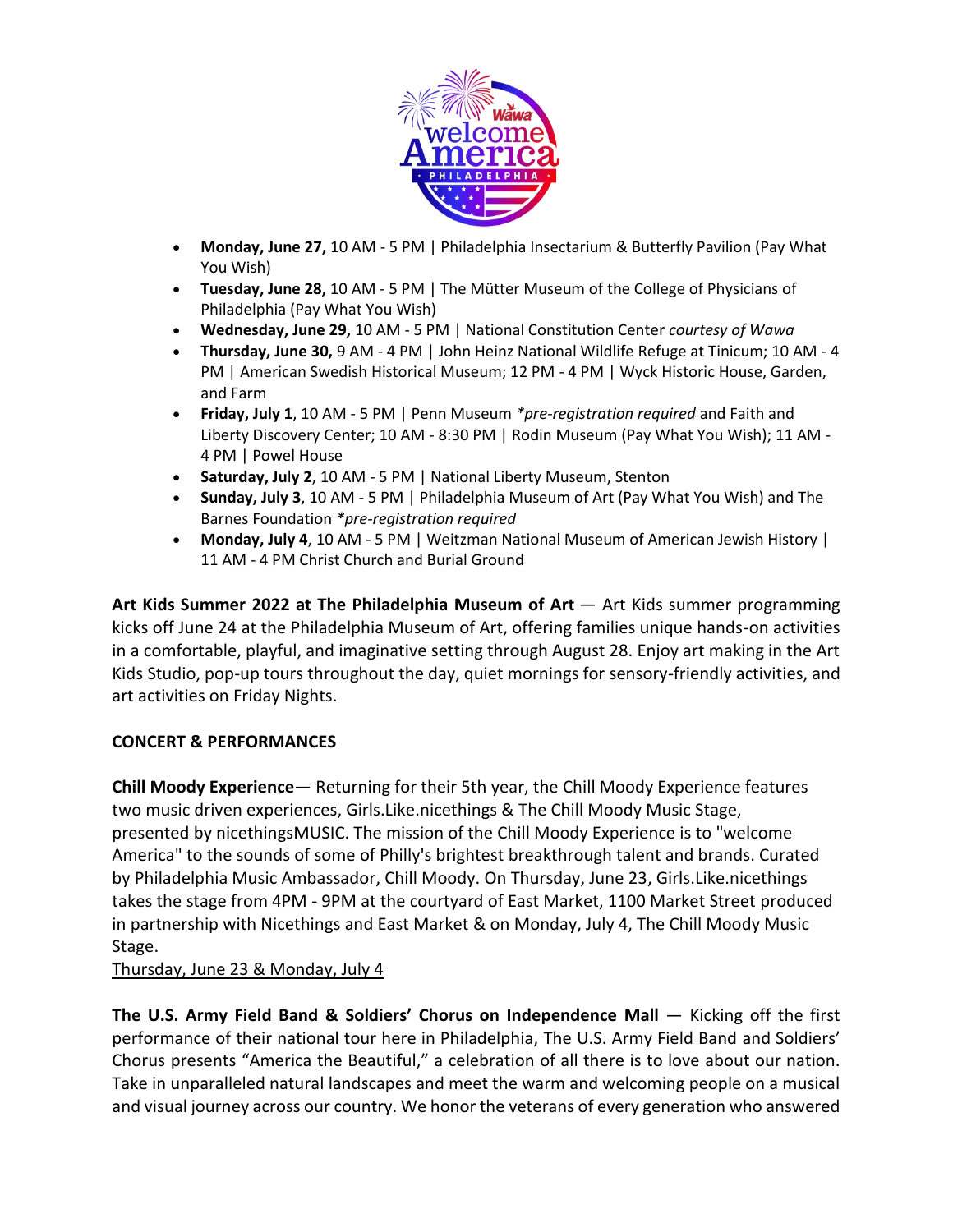

the call to defend this great land and recognize the Soldiers standing guard today in more than 140 countries around the world who are proud to call America "home." Attendees are encouraged to bring a chair or blanket. Beginning at 5:00 p.m. on 5th Street outside of The Bourse Food Hall, guests are welcome to enjoy entertainment, food, a beer garden and fun before the start of the show.

The Concert Band & Soldiers' Chorus are the oldest and largest of The U.S. Army Field Band's performing components. Founded in 1946 and 1957 respectively, these two ensembles combine to present joint concerts on their national tours. They have performed in all 50 states and 30 foreign countries for audiences totaling hundreds of millions.

Friday, June 24, 7:00 p.m., Independence National Historic Park, 5<sup>th</sup> & Market Streets

**Gospel on Independence**— Join us for a moving and uplifting performance **starring gospel legend and Grammy Award-winning singer Yolanda Yvette Adams**, alongside the Welcome America Mass Choir under the direction of Austin Woodland and Zak Williams, showcasing talented singers from across the city with a special performance by The Tenors. This year's performance, hosted by WDAS Patty Jackson, is an Ode to Freedom, celebrating the 200th Anniversary of Harriet Tubman. Limited seating available on a first-come first-serve basis. Guests are encouraged to bring their own chairs and/or blankets. This event is presented by VISIT PHILADELPHIA® and in partnership with the Kimmel Cultural Campus. Beginning at 5 PM, enjoy tasty food selections and a beer garden from The Bourse Food Hall and a performance by Rev. R2 and Da' Crew on 5th Street between Market and Chestnut Streets.

Sunday, June 26, 7 p.m., Independence National Historic Park, 5<sup>th</sup> & Market Streets

**AAMP Summer Solstice White Party**— AAMP's Summer Solstice will welcome international recording artist and Philadelphia icon, Barbara Sheree, as host for a night of live music, performance, and improv. The night will feature the region's best musical talent and will include a full band and a live DJ playing your favorite classics. Food and wine will be served. Thursday, June 30, 6:00 p.m. – 9:00 p.m., African American Museum in Philadelphia, 7th & Arch

Streets

**The United States Army Band "Pershing's Own" Concert & Waterfront Fireworks**— The United States Army Band "Pershing's Own" will put on a patriotic, all-star concert followed by a thrilling fireworks display over the Delaware River Waterfront. Saturday, July 2, 8:00 p.m., Great Plaza at the Delaware River Waterfront

**POPS on Independence**— The Philly POPS return to Independence National Historical Park in their 43-year tradition with POPS on Independence. Music Director David Charles Abell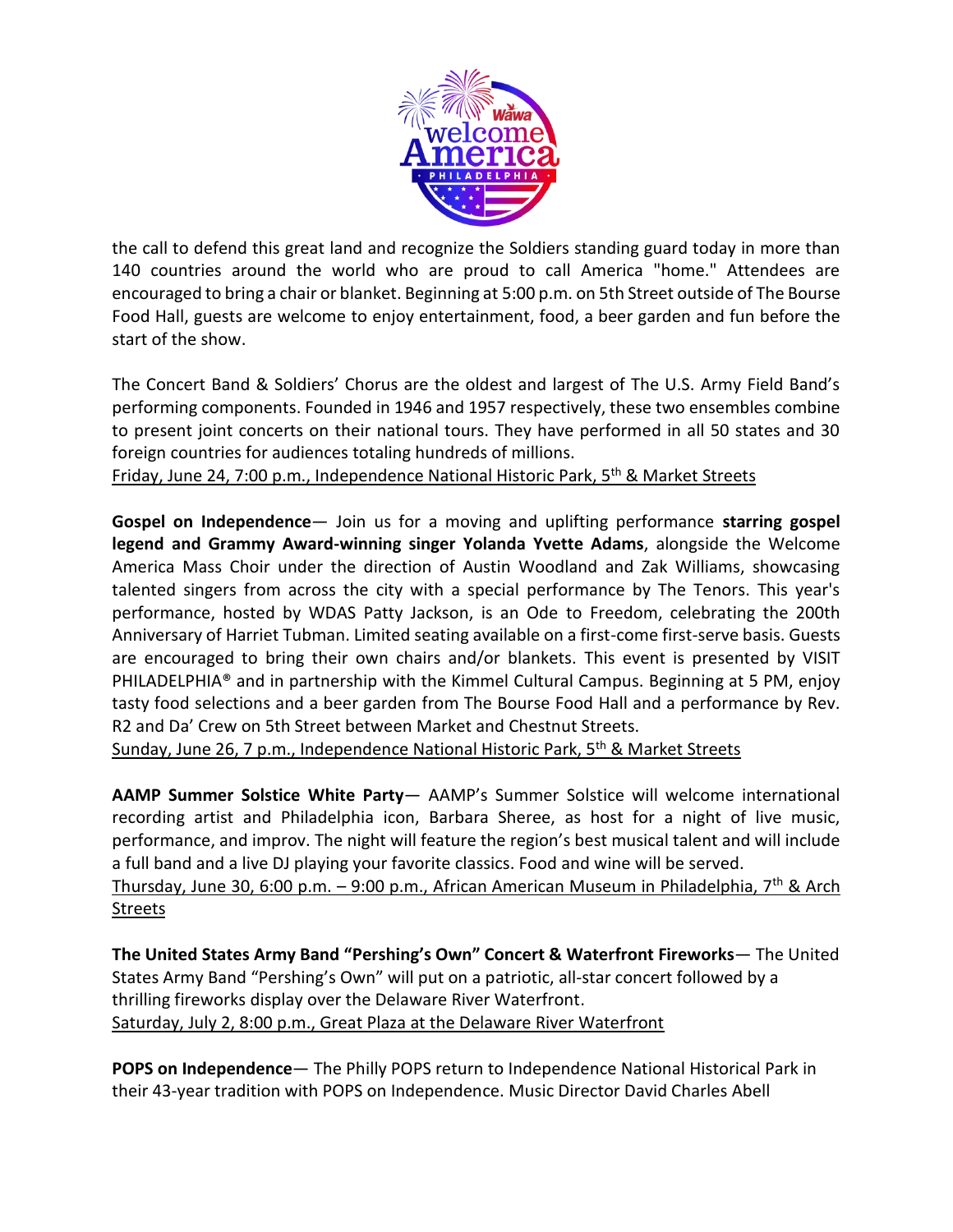

conducts the Philly POPS trademark celebration with a full orchestra. This year's concert is presented with a soulful twist featuring frequent collaborator and Broadway star Ryan Shaw. Attendees are encouraged to bring a chair or blanket. Beginning at 5 PM, on 5th Street outside The Bourse Food Hall, guests are invited for enjoy entertainment, food, a beer garden and fun before the start of the show.

Sunday, July 3, 7:00 p.m., Independence National Historic Park, 5<sup>th</sup> & Market Streets

# **JULY 4 th FESTIVITIES**

**Celebration of Freedom Ceremony, Presented by Freedom Mortgage and Supported by VISIT PHILADELPHIA** – Kick off Philadelphia's premier celebration of July 4th where it all began – Independence Hall – with a patriotic ceremony celebrating those who make Philadelphia, the region, and our country a better place. The ceremony is televised on NBC10 and features special guests, a reading of the Declaration of Independence, Mayor Jim Kenney's Magis Award presentation, the reveal of the Wawa Foundation Hero Award winner and Freedom Mortgage's Celebrate Freedom Award. Produced in partnership with the Office of City Representative. Monday, July 4, live in person at 10:00 a.m. at Independence Hall, and broadcast on NBC10 at 6:00 p.m. and simulcast on NBC Sports Philadelphia+, as well as COZI and TeleXitos

**About the Wawa Foundation Hero Award:** The Wawa Foundation Hero Award honors a nonprofit organization and its volunteers serving Philadelphia by providing services that build stronger communities through preserving our independence, protecting our safety and mentoring and inspiring our youth. Submissions are being accepted through June 3 – For more information on The Wawa Foundation Hero Award terms and conditions or to submit an entry, please visit [www.TheWawaFoundation.org.](http://www.thewawafoundation.org/)

**Salute to America Independence Day Parade** —The parade returns with a new route and dynamic elements from nine states that are sure to create a flurry of patriotism and red, white and blue. With Miss America 2022, Emma Broyles, as the grand marshal, guests will enjoy lavish floats, United States Military units, marching bands, cultural groups, dance performances, historical characters, and much more! Monday, July 4, 11:00 a.m., East Market Street between 2<sup>nd</sup> Street and City Hall

About Emma Broyles, Miss America 2022: Not only is Emma the 100<sup>th</sup> Anniversary Miss America, she also represents the Korean-American community as the first Korean-American to earn the job of Miss America. Emma has earned over \$110,000 in scholarships as a local candidate, Miss Alaska's Outstanding Teen, Miss Alaska, and Miss America to further her education goals.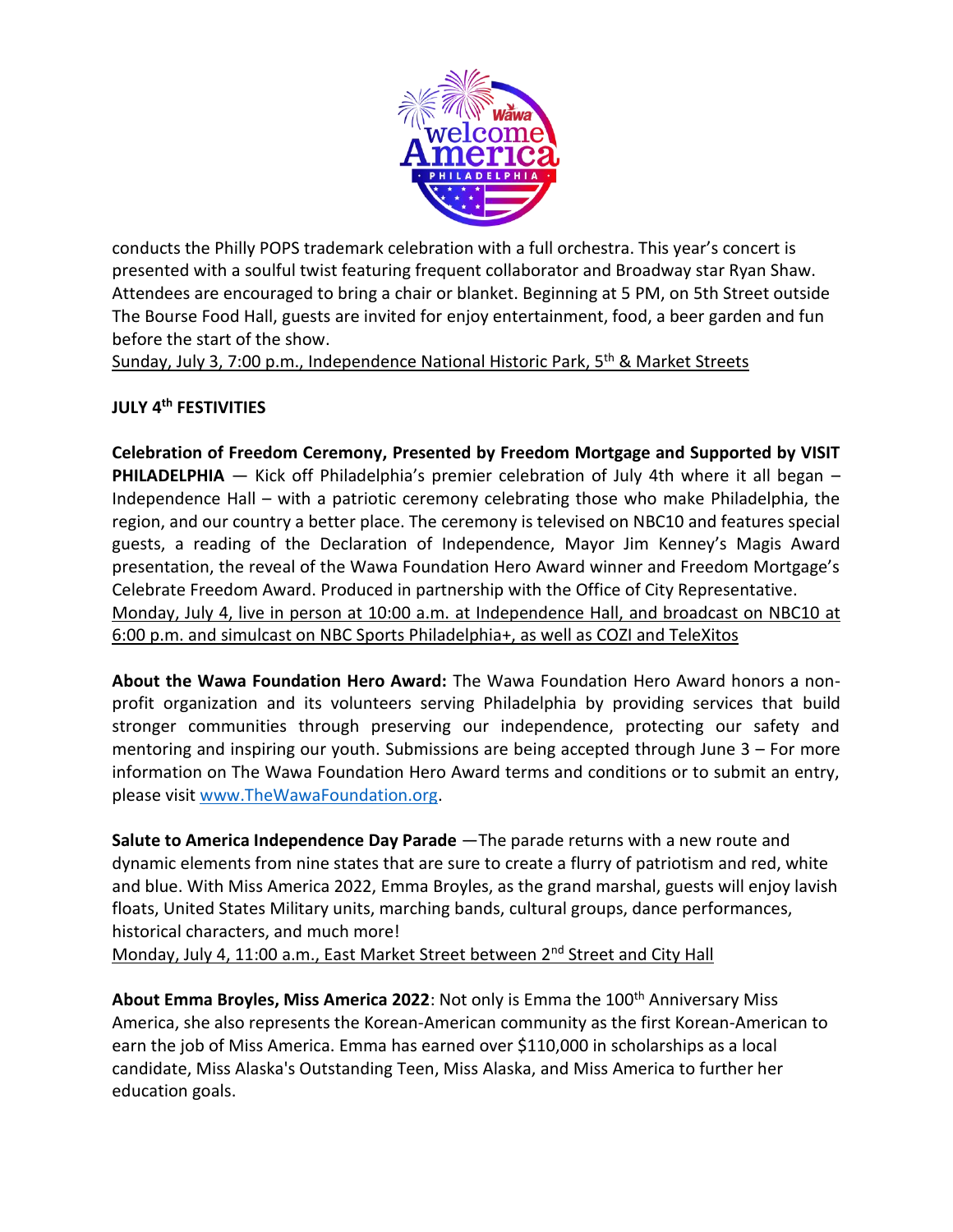

**Party on the Parkway** — The Party on the Parkway is back, and the entertainment is non-stop! Get ready to be wowed with three performance stages – Pennsylvania Lottery Groove Stage, Chill Moody Music Stage and the Rumba 106.1 Dance Party. Enjoy a day-long party jam packed with entertainment, games, food trucks, giveaways and more! Kids can enjoy activities and fun at the PECO Kids Zone, along with a book giveaway courtesy of Books in Homes USA. And, before the concert begins, be sure to check in with PA Turnpike for a chance to win access to the front section of the July 4th Concert via the E-ZPass Fast Pass! Monday, July 4 at 12:00 p.m., Benjamin Franklin Parkway, Enter at  $20^{th}$  & Logan Square

**Wawa Welcome America July 4th Concert**— The festival culminates with a star-studded concert back on the Parkway, featuring performances by award-winning singer/songwriter **Jason Derulo** and multiple-platinum selling popstar **Ava Max**. The evening will open with a performance by the Philly POPS Big Band and end with a breathtaking fireworks display. Televised live during primetime in its entirety on NBC10 & simulcast from 6 p.m. to 10 p.m. on NBC Sports Philadelphia+, as well as COZI and TeleXitos from 7 p.m. to 10 p.m. The free concert will also be live streamed on [www.nbcphiladelphia.com](http://www.nbcphiladelphia.com/) and [www.telemundo62.com](http://www.telemundo62.com/) and can be viewed on any screen – TV, iPad or tablet, smartphone, etc. Entry to Party on the Parkway and the July 4<sup>th</sup> Concert & Fireworks is free and tickets are not required.

The PA Turnpike is helping attendees get to the front section via the EZPass Fast Pass lane. At select events during the festival, attendees will have an opportunity to win tickets to the standing-room-only front section of the concert. Events include: Juneteenth at AAMP (6/19), Project Rebuild (6/21), The Oval (6/22), Philly @ the Movies: Rocky (6/23), U.S. Army Field Band Concert (6/24), Avenue of the Arts Block Party (6/25), Gospel on Independence (6/26), Motivation Monday (6/27), Go 4th & Learn at Franklin Square (6/28), The Oval (6/29), The Oval (6/30), Our America Now (7/1), Pershing's Own (7/2), POPS on Independence (7/3), Party on the Parkway (7/4).

### **Jason Derulo**

Forward-thinking, genre-defying, and massively creative, Jason Derulo has staked his claim as one of the most dynamic forces on the global pop landscape. Since breaking through with his five-times-platinum single "Whatcha Say" and selling more than 200 million records worldwide, the award-winning singer/songwriter has turned out an unstoppable run of immediately iconic hits and collaborated with many of music's greatest trailblazers, not to mention all-time legends like Stevie Wonder. His latest triumphs include emerging as one of TikTok's most influential users, boasting the 11th overall biggest account on the video-sharing platform and the  $4<sup>th</sup>$  most followed male. He continues to expand into unexpected territory by partnering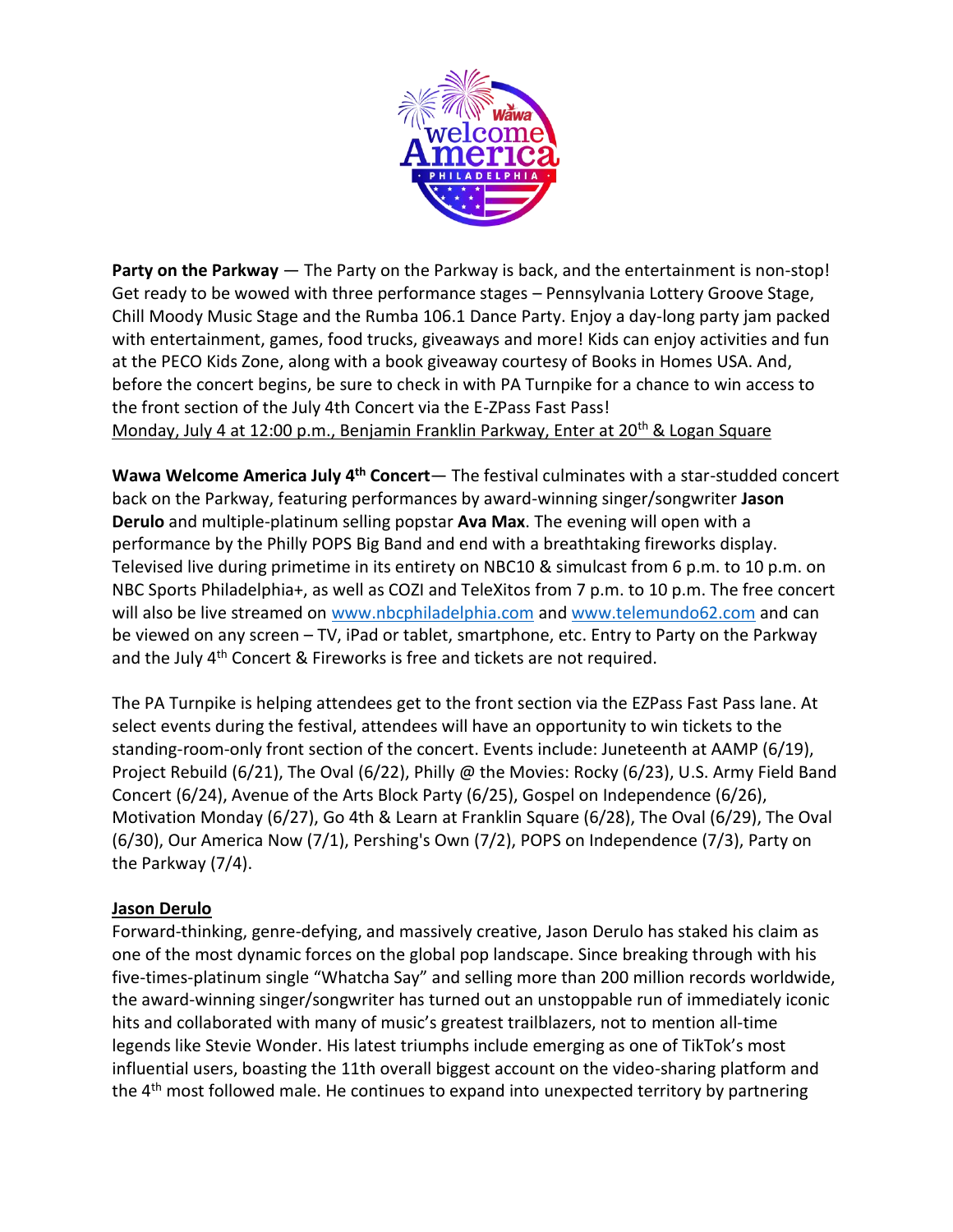

with Z2 Comics to launch his own graphic novel. Having signed to Atlantic Records in early 2021, Derulo is now embarking on a bold new era in his ever-evolving artistry, proving his incredible power to stay ahead of the curve while perfecting the magic of making unforgettable pop songs.

### **Ava Max**

Ava Max is ready to take her already extraordinary rise to the pinnacle of pop success to even greater heights with her first new single of 2022, "Maybe You're The Problem." With over 11B worldwide streams, an array of smash collaborations, and multiple RIAA gold and platinum certifications in the US alone, the first-generation Albanian American artist has fast proven a true pop superstar, hailed for her seismic voice, idiosyncratic high fashion mindset, and undeniable knack for cinematic, theatrical popcraft. 2018 saw Max make her explosive arrival with the blockbuster success of the RIAA 3x-platinum certified hit, "Sweet but Psycho." Currently boasting more than 3.5B global streams, the track took the world by storm, spending three weeks in the top 10 on *Billboard*'s "Hot 100" while reaching #1 in more than 20 countries around the world and earning diamond certification in Brazil, France, Poland, as well as multiplatinum certification in 14 countries.

Monday, July 4 at 7:00 p.m., Benjamin Franklin Parkway, Enter at 20<sup>th</sup> & Logan Square

**Wawa Welcome America Fireworks Spectacular —** Courtesy of Wawa, the tradition of July 4th fireworks returns to the iconic Benjamin Franklin Parkway. While fireworks light up the sky, DJ Ghost and Q102 will light up the airwaves with a DJ set fully synced to the July 4th Fireworks display. The complete fireworks spectacular will be broadcast live on NBC10 and TeleXitos. Monday, July 4 at 9:30 p.m.

#### **BROADCAST + STREAMING**

As the exclusive broadcast partner, NBC10, Telemundo62, CoziTV, TeleXitos and all its digital platforms will bring Wawa Welcome America directly to people in their living rooms, backyards, or wherever they choose to celebrate. NBC10's local, daily lifestyle show, "Philly Live," will provide on-going coverage of the Wawa Welcome America Festival. Viewers will be able to enjoy these events on air and on their favorite digital device. NBC10 will broadcast the Celebration of Freedom Ceremony on Monday, July 4, at 6 p.m., followed by the Wawa Welcome America July 4th Concert live from the Benjamin Franklin Parkway during primetime in its entirety, followed by the Wawa Welcome America July 4<sup>th</sup> Fireworks courtesy of Wawa over the Benjamin Franklin Parkway, 7 p.m. to 10 p.m. NBC10's coverage of the Celebration of Freedom Ceremony, concert and fireworks will be simulcast from 6 p.m. to 10 p.m. on NBC Sports Philadelphia+, as well as COZI and TeleXitos from 7 p.m. to 10 p.m. The free concert will also be live streamed on [www.nbcphiladelphia.com](http://www.nbcphiladelphia.com/) and [www.telemundo62.com](http://www.telemundo62.com/) and can be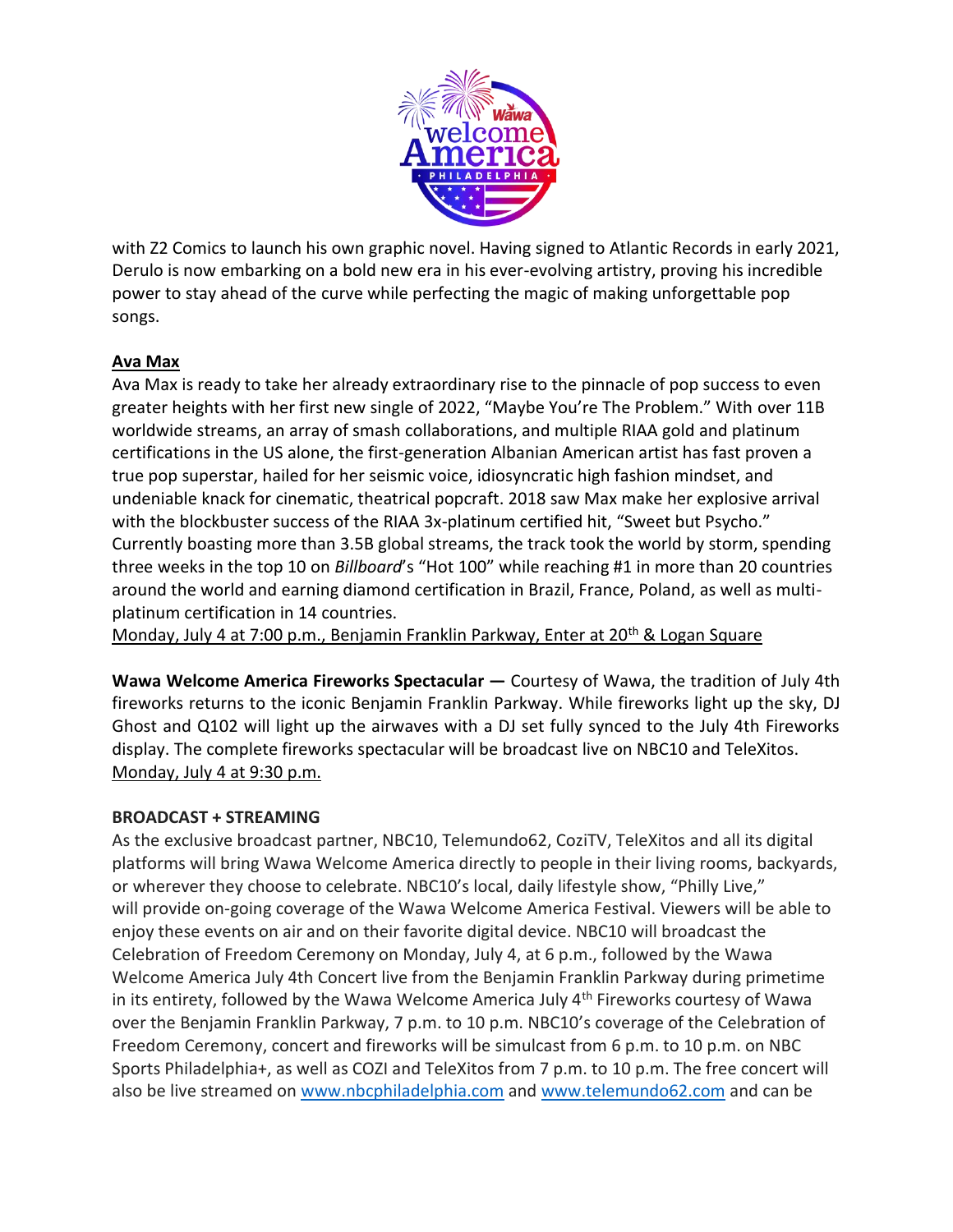

viewed on any screen – TV, iPad or tablet, smartphone, etc. Starting June 19, NBC10 and Telemundo62 will offer on-demand coverage of the events of the festival on the stations' Roku and Apple TV apps. On July 4, the live broadcast of the festival will also stream on those apps, during the event. The concert will also be offered on the Peacock app and on LX.com. Comcast NBCUniversal is the presenting media partner of the festival providing exclusive service ranging from broadcast to communications.

**PLAN YOUR TRIP—**With 16 days of FREE fun, there are more reasons to stay over. Visitors can plan a fun and festive Fourth of July in Philly at [visitphilly.com,](https://www.visitphilly.com/) featuring guides on patriotic happenings, fireworks displays, special concerts and more. They can extend the fun by booking the [Visit Philly Overnight Hotel Package,](https://www.visitphilly.com/features/visit-philly-overnight-hotel-package/) which includes free hotel parking (up to \$100), two untimed tickets to the world-premiere *Harry Potter: The Exhibition* at The Franklin Institute and a bed they don't have to make.

### **SPONSORS MAKE IT ALL FREE!**

The annual Wawa Welcome America festival is produced in partnership with the City of Philadelphia, and made possible by generous sponsors, including title partner Wawa, Comcast NBCUniversal and their local broadcast stations NBC10 & Telemundo62, Independence Blue Cross, Visit Philadelphia, and Live Nation.

Festival events and programming also made possible by The African American Museum in Philadelphia, PNC Bank, Freedom Mortgage, Pennsylvania Turnpike, PECO, Einstein Healthcare Network now a part of Jefferson Health, Pennsylvania Lottery, Philadelphia International Airport, the United States Army, PNC Arts Alive, Kimmel Cultural Campus, Temple Univeristy, iHeartMedia Philadelphia, East Market, The Bourse Food Hall, BMW of the Main Line, Sundance Vacations, Radio One, Nicethings Music LLC, Books In Homes USA, Avenue of the Arts, Independence National Historical Park, Global Philadelphia, Independence Visitor Center Corporation, The Philly POPS, the U.S. Army Field Band & Soldiers' Chorus, Mural Arts Philadelphia, Rebuild Philadelphia, Esperanza Academy Charter School, Pyrotechnico, Delaware River Waterfront Corporation, Historic Philadelphia, University of Pennsylvania, Penn Athletics, the Notary Hotel, Cashman & Associates, Chatterblast Media, and Defy.

### **QUOTES**

**Michael DelBene, President & CEO, Welcome America, Inc:** "On behalf of Welcome America, we are thrilled that our festival is back this year, with the July 4<sup>th</sup> concert and fireworks making their return to the Parkway. We are honored to be able to give the people of Philadelphia and visitors to the city a way to celebrate in the birthplace of America. As always, we are grateful to the City